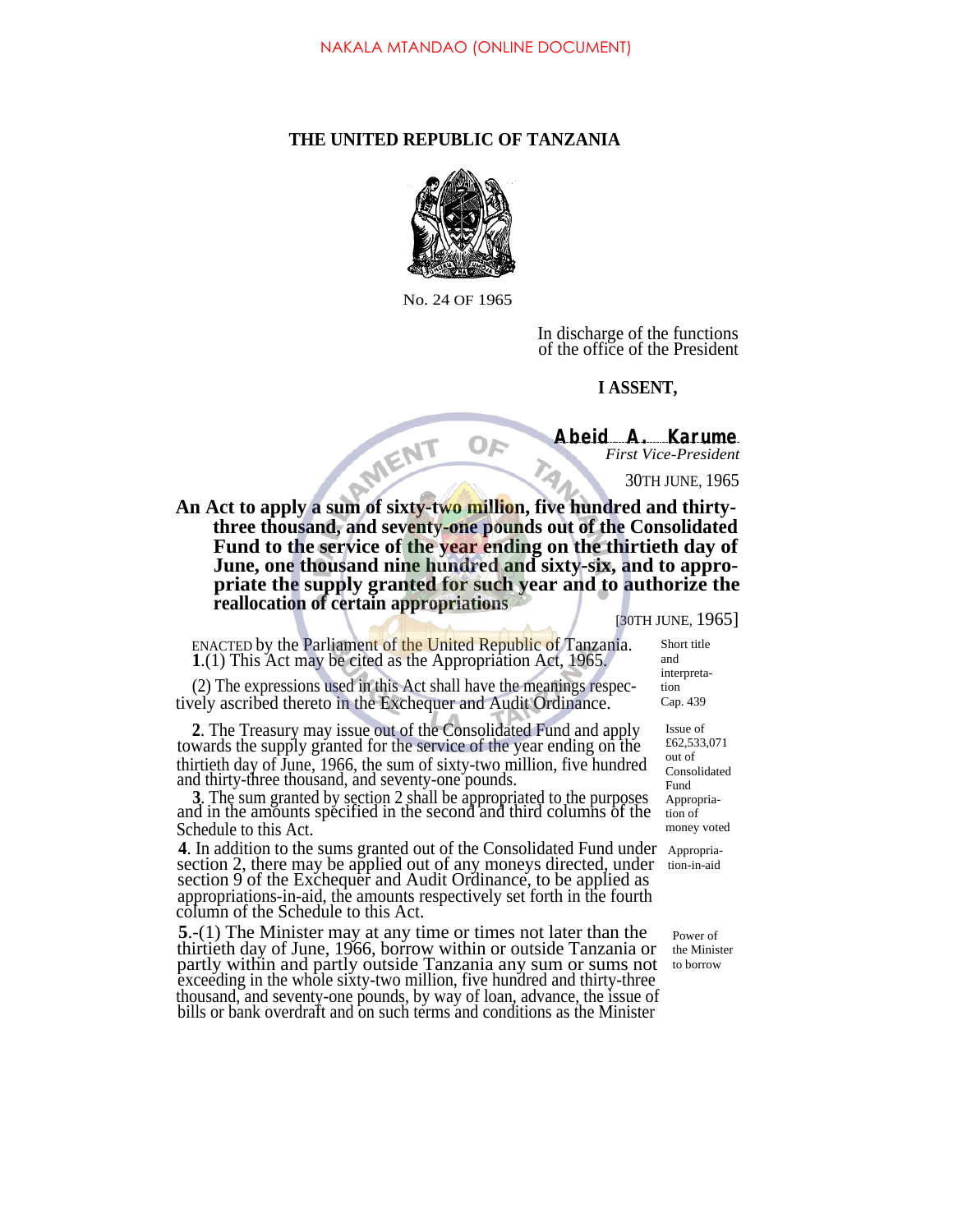may deem expedient, and may charge any such loan or advance on any of the assets of the United Republic (including securities forming part of the Consolidated Fund).

(2) Any money borrowed under this section shall be placed to the credit of the exchequer account and shall form part of the Consolidated Fund, and be available in any manner in which such Fund is available.

 $(3)$  Any money borrowed under this section. shall be subject to repayment not later than the thirty-first day of October, 1966, and any sum required for the repayment of any money so borrowed, and of any interest payable thereon shall be charged on and paid out of the Consolidated Fund.

Power of Minister<sub>to</sub> reallocate certain<br>appropriated

6,(1) Where the Minister is satisfied that it is necessary in the public interest that provision should be made for defraying the expenditure of any Ministry or department of the Government in excess of any sum appropriated voted therefor or for any service for which no sum is voted, and that it would be detrimental to the public interest to postpone such expenditure until provision can be made for it by the Legislature in due course, he may, notwithstanding the provisions of sections 3 and 4, authorize the application of any surplus arising on any vote in the Schedule hereto (other than the votes for pensions, gratuities or other retiring benefits, widows and orphans pensions, or for meeting or servicing the public debt) for or towards such excess or service.

> (2) Where the Minister authorizes the application of any surplus under this section, he shall cause to be laid before the National Assembly not later than at the meeting next after the date of such authorization a supplementary estimate or a statement of excess, as the case may be, in accordance with the provisions of the Constitution.

| <b>THE SCHEDULE</b>                                                                                                                                                                   |                      |                |  |  |  |  |
|---------------------------------------------------------------------------------------------------------------------------------------------------------------------------------------|----------------------|----------------|--|--|--|--|
| Vote<br>Ambit<br>No.<br>$\boldsymbol{\mathcal{I}}$                                                                                                                                    | Supply ations-in-aid | Appropri-<br>£ |  |  |  |  |
| 1. The salaries and expenses of the Judiciary                                                                                                                                         | 325,000              | 265,600        |  |  |  |  |
| 2. The salaries and expenses of the National Assembly, the Members of the Assembly, the Tanzania Branch of the Commonwealth Parliamentary Association and the<br>Electoral Commission | 124,990              |                |  |  |  |  |
| 3. The salaries and expenses of the Exchequer and Audit<br>Department                                                                                                                 | 70,981               | 15,000         |  |  |  |  |
| 4. The salaries and expenses of the Judicial, Police and Civil Service Commissions, including Examination Unit                                                                        | 28,000               | 905            |  |  |  |  |
| 5. The salaries. and expenses of the Local Government<br>Service Commission                                                                                                           | 12,977               | 42,732         |  |  |  |  |
| 6. The salaries and expenses of the President's Office                                                                                                                                | 1,091,850            | 21,180         |  |  |  |  |
| 7. The salaries and expenses of the First Vice-President's<br>Office                                                                                                                  | 25,209               |                |  |  |  |  |
| 8. The salaries and expenses of the Second Vice-President's<br>Office                                                                                                                 | 200,000              | 42,030         |  |  |  |  |
| 9. The salaries and expenses of the offices of the Ministry of External Affairs situated in Tanzania and overseas                                                                     | 785,860              |                |  |  |  |  |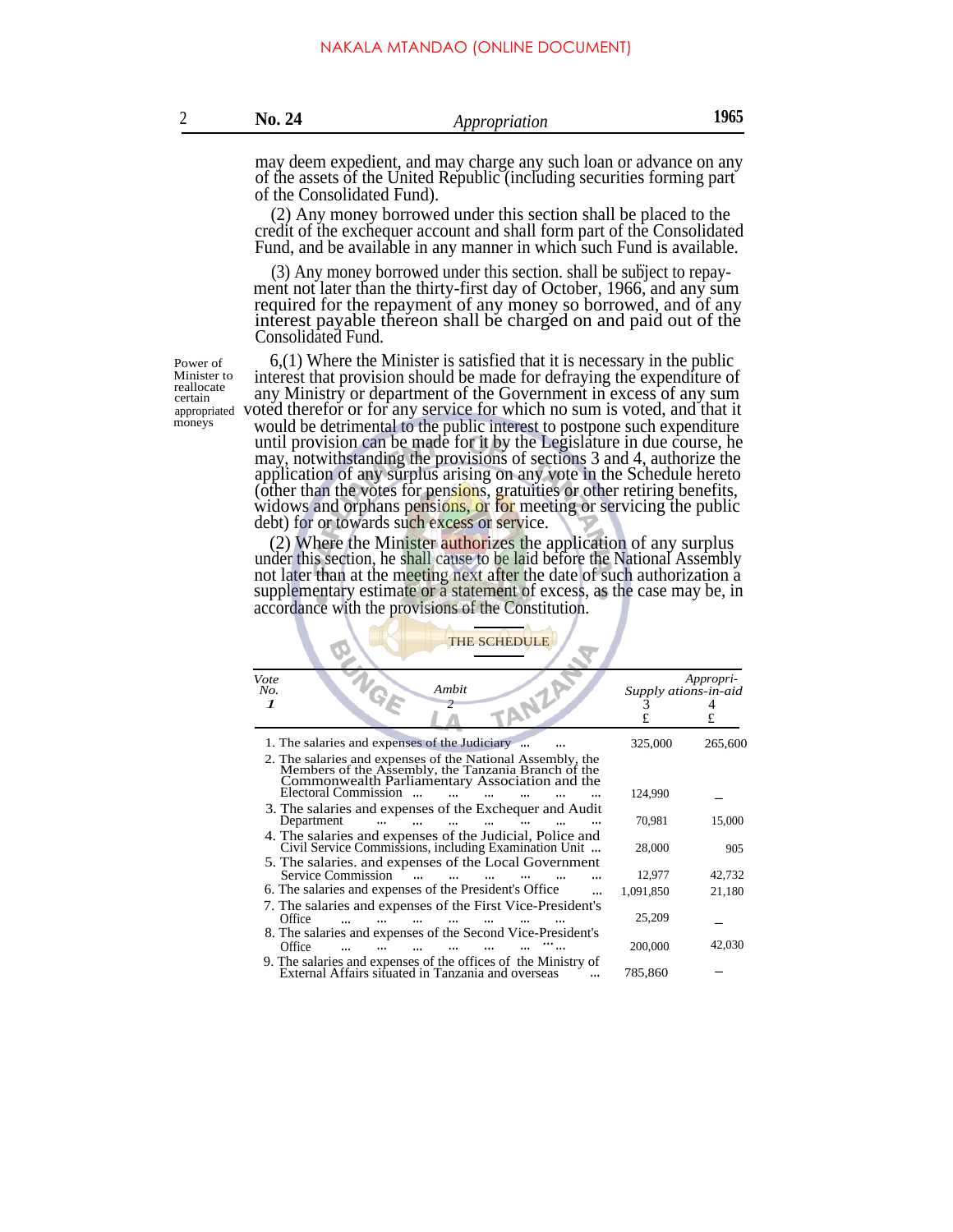## NAKALA MTANDAO (ONLINE DOCUMENT)

| No. 24      |                      | Appropriation                                                                                                                                                                        |                        | 1965                       | 3 |
|-------------|----------------------|--------------------------------------------------------------------------------------------------------------------------------------------------------------------------------------|------------------------|----------------------------|---|
| Vote<br>No. |                      | Ambit                                                                                                                                                                                | Supply                 | Appropri-<br>ations-in-aid |   |
| 1           |                      | $\mathbf{2}$                                                                                                                                                                         | 3                      | 4                          |   |
|             |                      |                                                                                                                                                                                      | £                      | £                          |   |
|             |                      | 10. The salaries and expenses of the Treasury<br>11. The salaries and expenses of the Tanzania People's                                                                              | 3,082,450              | 1,816,379                  |   |
|             |                      | Defence Forces, National Service and Youth Services                                                                                                                                  | 2,213,746              | 13,940                     |   |
|             |                      | 12. The salaries and expenses of the Ministry of Health<br>13. The salaries and expenses of the Ministry of Home Affairs                                                             | 2,590,000<br>5,064,704 | 450,706<br>289,355         |   |
|             | Passages Agent       | 14. The salaries and expenses of the Ministry of Com-<br>munications and Works including the Transport Licensing<br>Authority, Public Works Recurrent and the Government<br>$\cdots$ | 2,900,000              | 1,574,710                  |   |
|             | Forests and Wildlife | 15. The salaries and expenses of the Ministry of Agriculture,<br>$\ddotsc$                                                                                                           | 2,594,000              | 348,538                    |   |
|             |                      | 16. The salaries and expenses of the Ministry of Industries,<br>Mineral Resources and Power<br>$\cdots$                                                                              | 239,998                | 5,100                      |   |
|             |                      | 17. The salaries and expenses of the Ministry of Education                                                                                                                           | 6,500,000              | 252,000                    |   |
|             |                      | 18. The salaries and expenses of the Ministry of Lands,<br>Settlement and Water Development                                                                                          | 660,000                | 336,750                    |   |
|             | and Co-operatives    | 19. The salaries and expenses of the Ministry of Commerce<br>$\cdots$                                                                                                                | 753,000                | 39,060                     |   |
|             |                      | 20. The salaries and expenses of the Ministry of Local Government and Housing<br>                                                                                                    | 1,105,000              | 14,613                     |   |
|             |                      | 21. The salaries and expenses of the Ministry of Labour<br>                                                                                                                          | 152,000                | 88,833                     |   |
|             |                      | 22. The salaries and expenses of the Ministry of Community<br>Development and National Culture<br>450                                                                                | 420,470                | 18,180                     |   |
|             | and Tourism          | 23. The salaries and expenses of the Ministry of Information                                                                                                                         | 339,432                | 113,115                    |   |
|             |                      |                                                                                                                                                                                      | 71,000                 | 41,730                     |   |
|             |                      | 800. The development expenditure of the President's Office                                                                                                                           | 18,000                 |                            |   |
|             |                      | 801. The development expenditure of the Second Vice-<br>President's Office                                                                                                           | 26,000                 |                            |   |
|             | External Affairs     | 805. The development expenditure of the Ministry of<br>$\cdots$                                                                                                                      | 96,930                 |                            |   |
|             |                      | 810. The development expenditure of the Ministry of Health                                                                                                                           | 84,780                 |                            |   |
|             | <b>Affairs</b>       | 815. The development expenditure of the Ministry of Home                                                                                                                             | 672,745                |                            |   |
|             |                      | 820. The development expenditure of the Ministry of Com-                                                                                                                             | 12,361,109             |                            |   |
|             |                      | 825. The development expenditure of the Ministry of Agriculture, Forests and Wildlife                                                                                                | 2,299,855              |                            |   |
|             | and Co-opératives    | 830. The development expenditure of the Ministry of Commerce<br>$\sim$<br>contractor and                                                                                             | 2,503,440              |                            |   |
|             |                      | 835. The development expenditure of the Ministry of Education 1,887,000                                                                                                              |                        |                            |   |
|             |                      | 840. The development expenditure of the Ministry of Lands,<br>Settlement and Water Development<br>$\cdots$                                                                           | 5,863,779              |                            |   |
|             |                      | 850. The development expenditure of the Ministry of<br>Community Development and National Culture                                                                                    | 779,720                |                            |   |
|             |                      |                                                                                                                                                                                      | 1,464,950              |                            |   |